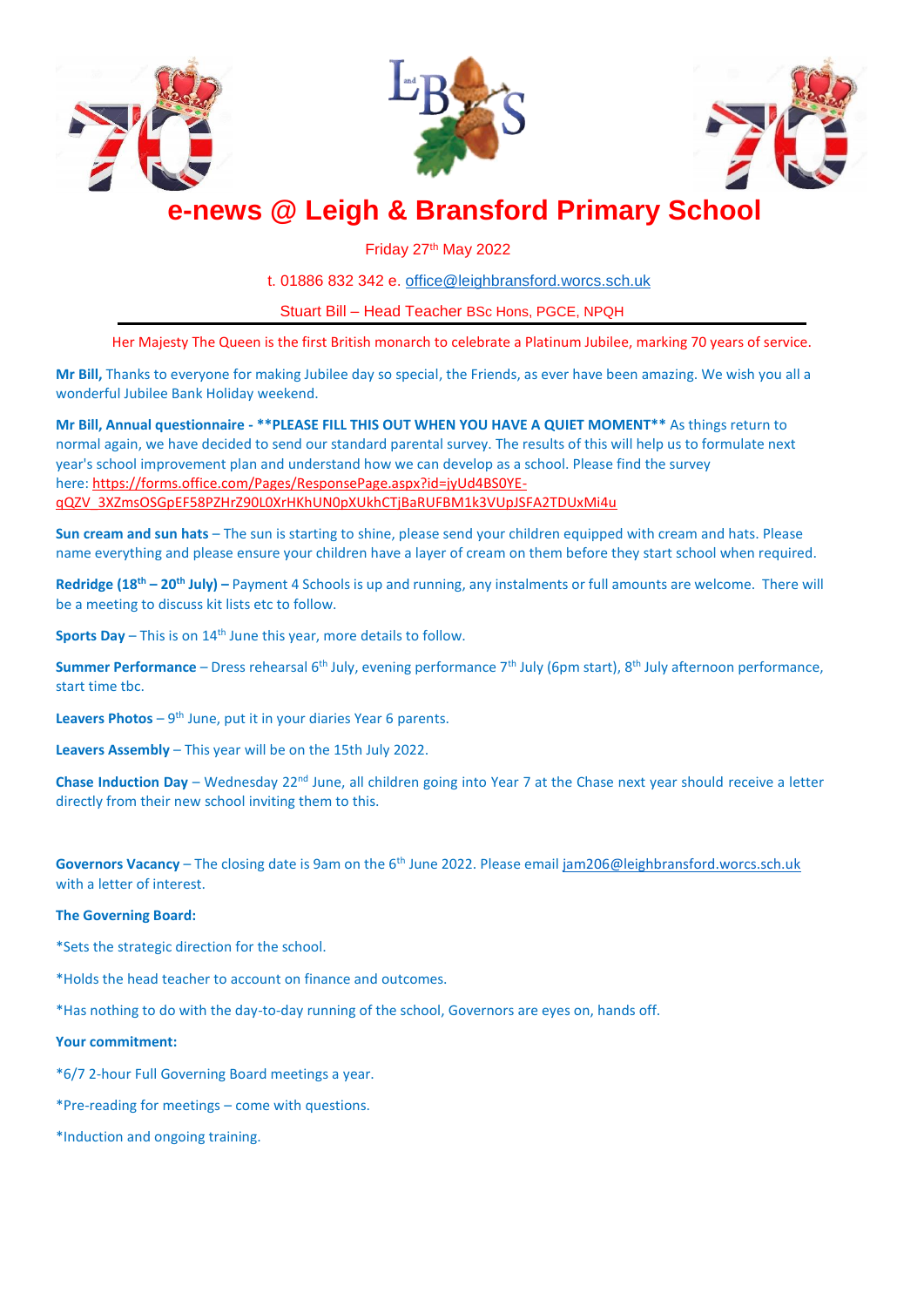## **Why do it?**

\*Collectively, governors lead the school; it is a real chance to make a difference in children's lives.

\*Governors learn many skills and gain a deep knowledge of the primary education sector; there are plenty of leadership opportunities too.

#### **\*\*Friends Zone\*\***

**Sponsored walk** - Friday 17.6.22 Sponsor forms will come home in bags next week so the children can start to collect sponsors.

**\***Save the Date**\* End of Year BBQ** Friday 1.7.22 from 3.30pm. Look out for more details on this after half term.

The friends would like to run some discos for the children again next year -but we are without a DJ! If you or someone you know might be able to help please speak to one of the friends.

**\*\*\*Term Dates for your Diary\*\*\***

Summer Term – Monday 25th April 2022 – Thursday 21st July 2022

Summer mid-term holiday – Friday  $27<sup>th</sup>$  May 2022 – Monday  $6<sup>th</sup>$  June 2022

## **\*\*\*TED Days 2021-2022\*\*\***

Monday 27th June 202**2**

## **\*\*\*TED Days 2022-2023\*\*\***

Monday 5<sup>th</sup> September 2022 **Friday 21st October 2022** Friday 21st October 2022

Tuesday 25th July 2023

# Tuesday 3<sup>rd</sup> Jan 2023 **Monday 24<sup>th</sup> July 2023**

## **\*\*\*Bank Holidays 2022\*\*\***

Whitsun Bank Holiday – Thursday 2<sup>nd</sup> June 2022 Additional Bank Holiday – Friday 22<sup>nd</sup> July 2022 (Please see amended Summer Term end date) Platinum Jubilee Holiday – Friday 3rd June 2022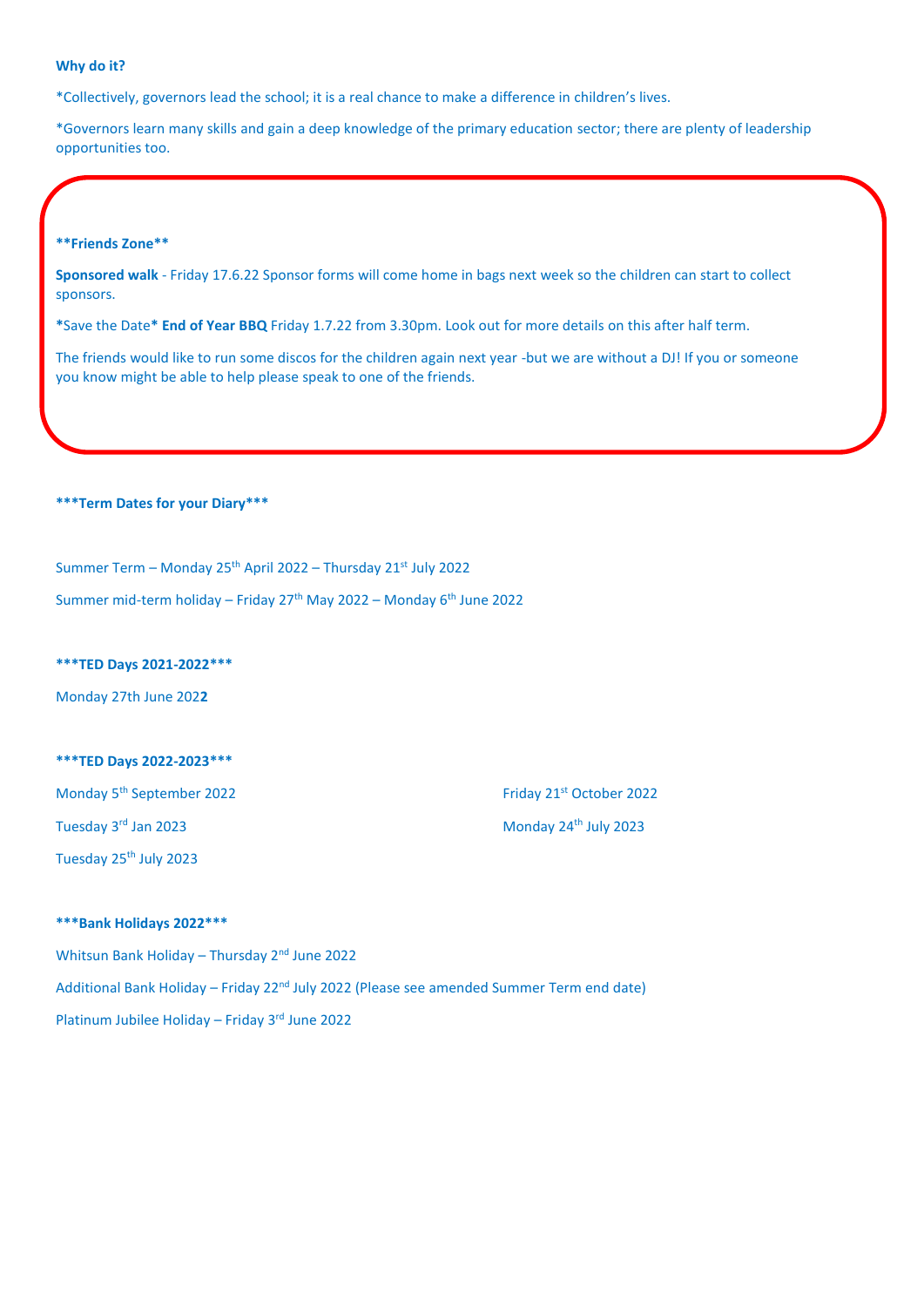## **Term dates Academic Year 2022/2023**

| <b>Holiday</b>            | <b>School closes on</b>        | <b>School re-opens on</b>      |
|---------------------------|--------------------------------|--------------------------------|
| <b>Autumn Term</b>        | <b>Not Applicable</b>          | <b>Monday 5 September 2022</b> |
| <b>Autumn mid term</b>    | Friday 21 October 2022         | <b>Monday 31 October 2022</b>  |
| <b>Christmas</b>          | <b>Friday 16 December 2022</b> | <b>Tuesday 3 January 2023</b>  |
| <b>Spring mid-term</b>    | <b>Friday 17 February 2023</b> | <b>Monday 27 February 2023</b> |
| <b>Easter</b>             | Friday 31 March 2023           | Monday 17 April 2023           |
| <b>Summer mid-term</b>    | Friday 26 May 2023             | <b>Monday 5 June 2023</b>      |
| <b>End of summer term</b> | Tuesday 25 July 2023           | <b>Not Applicable</b>          |

## **Term dates Academic Year 2022/2023**

| <b>Holiday</b>              | <b>Date</b>                |
|-----------------------------|----------------------------|
| <b>Good Friday</b>          | <b>Friday 7 April 2023</b> |
| <b>Easter Monday</b>        | Monday 10 April 2023       |
| <b>May Day</b>              | Monday 1 May 2023          |
| <b>Whitsun Bank Holiday</b> | Monday 29 May 2023         |

## **Celebrating our Successes and Achievements**

## **Beatrix Potter Writer of the Week Award \*\*Work will be displayed in Reception if you would like to see it\*\***

Reception – Isabelle: Writing a great dragon story.

- Class 2 George: Wrote a great story this week.
- Class 1 Sidonie: For writing a very informative For Sale notice.
- Class 3 Oliver: For a brilliant explanation text.
- Class 4 Evelyn: For writing a postcard using a present perfect tense.